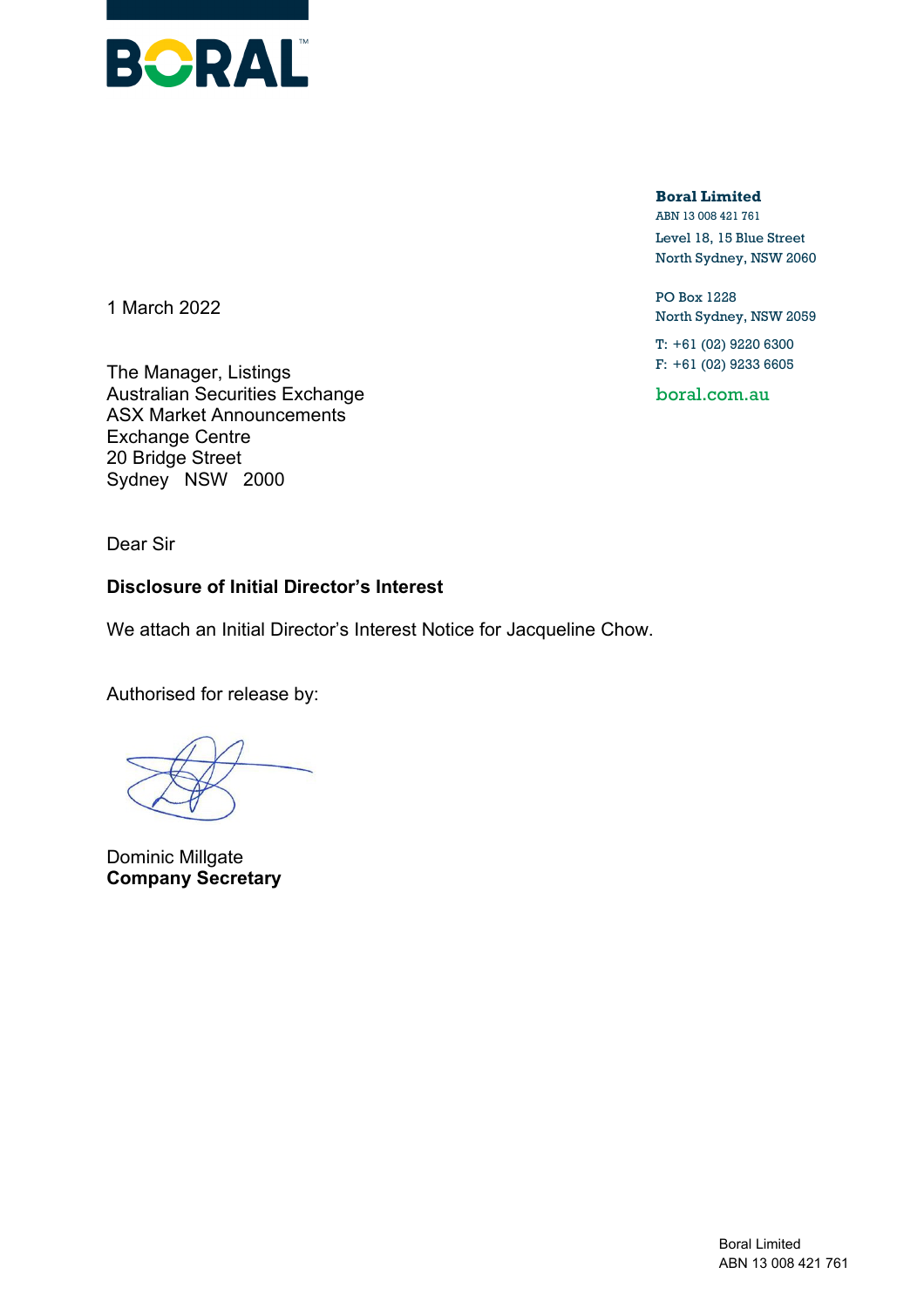*Rule 3.19A.1*

# **Appendix 3X**

# **Initial Director's Interest Notice**

*Information or documents not available now must be given to ASX as soon as available. Information and documents given to ASX become ASX's property and may be made public.*

Introduced 30/9/2001.

| Name of entity | <b>BORAL LIMITED</b> |
|----------------|----------------------|
| <b>ABN</b>     | 13 008 421 761       |

We (the entity) give ASX the following information under listing rule 3.19A.1 and as agent for the director for the purposes of section 205G of the Corporations Act.

| <b>Name of Director</b> | Jacqueline Chow |
|-------------------------|-----------------|
| Date of appointment     | 1 March 2022    |

#### **Part 1 - Director's relevant interests in securities of which the director is the registered holder** *In the case of a trust, this includes interests in the trust made available by the responsible entity of the trust*

Note: In the case of a company, interests which come within paragraph (i) of the definition of "notifiable interest of a director" should be disclosed in this part.

# **Number & class of securities**

Nil

<sup>+</sup> See chapter 19 for defined terms.